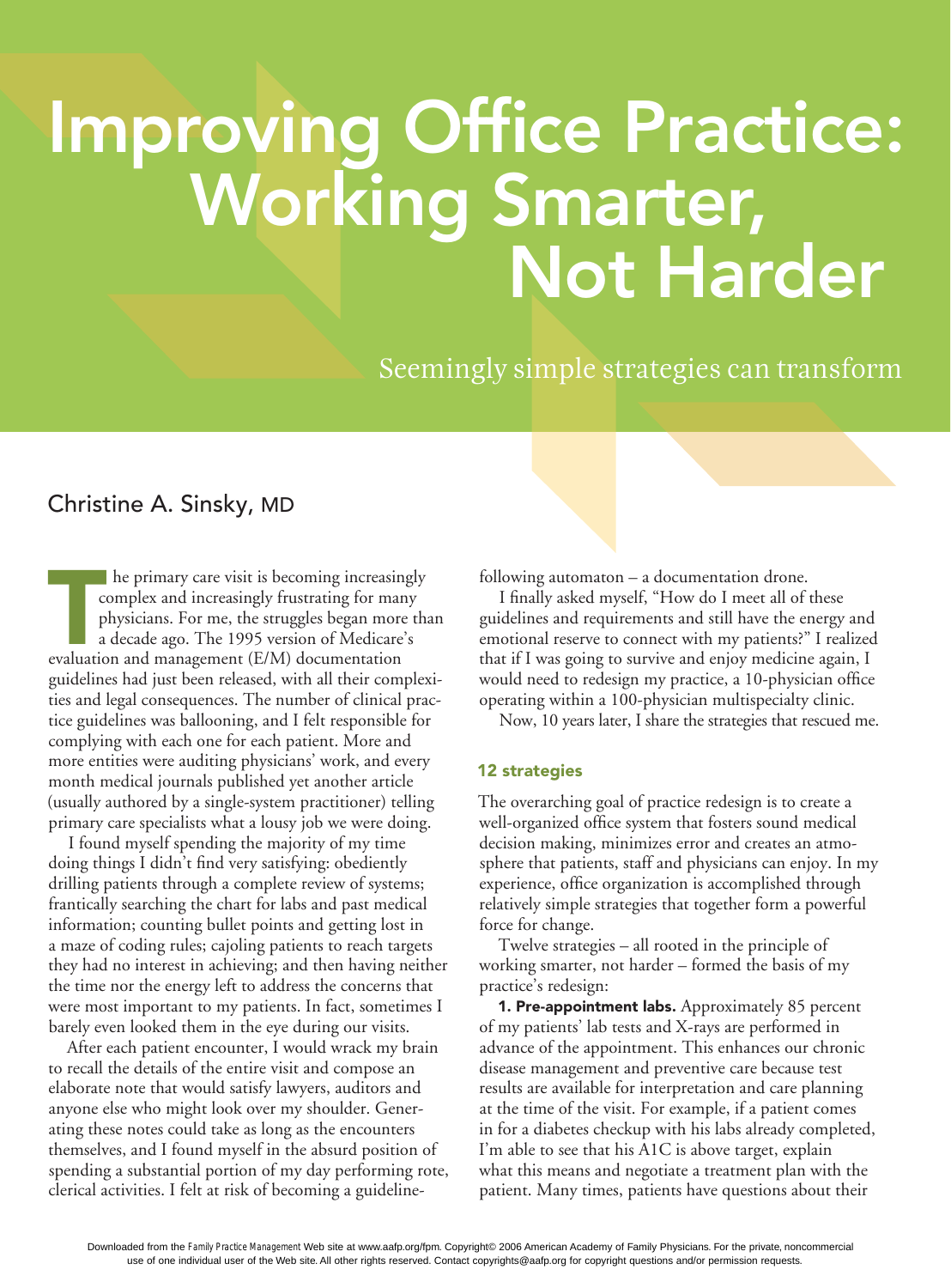

## your practice.

results, and I am able to answer them during the course of the visit. This not only improves communication; it also improves workflow by decreasing follow-up letters and phone calls.

To ensure that patients receive the necessary lab tests and X-rays in time for their next visit, we give them specific instructions regarding which tests they need and by when, and we help them schedule those tests. We also send reminder letters or use automated reminder phone calls, depending on the patient's preference, which is noted in our computer system. The vast majority of patients keep their lab appointments because they like having the results available during our visit.

For the annual exam, labs and mammography are usually completed a week before the office visit. For follow-up appointments, most tests (e.g., CT scans, chest X-rays, ultrasounds and barium studies) can be performed immediately before the office appointment. By the time the patient reaches our office, we have the results. The goal is for the physician to review the data only once, in context and in person, so that the patient and physician can together forge a treatment plan.

Of course my nurse immediately brings to my attention any significantly abnormal test results. This enables us to order the next level of evaluation in the remaining

### About the Author

Dr. Sinsky practices in the Department of Internal Medicine at Medical Associates Clinic, a large multispecialty group in Iowa. She is based in Dubuque. Author disclosure: nothing to disclose. days before the office appointment, if necessary. For example, if a patient is found to be newly anemic in his or her pre-annual exam lab, then I will review the situation and may order iron studies.

2. Chart preparation. Prior to the patient's scheduled appointment, the nursing staff organizes all of the pertinent information for the encounter. They gather test results and reports from consultants, update flow sheets, prepare patient education handouts and flag needed services such as immunizations. Their goal is to collect all of the necessary information and to display it in a concise, clear and consistent manner.

My goal is to avoid having to hunt for medical information. I've noticed that most of the mistakes I make are not errors of judgment but errors related to missing or overlooked information. Also, if I have to flip from page to page or click from screen to screen to find key information, my connection with my patient is broken and the quality of the encounter is unnecessarily diminished. Our chart preparation efforts have reduced my distractions, which has enhanced my communication with patients and my decision making.

Adequate nurse staffing is critical to performing this level of chart preparation, which can take more than an hour of each nurse's time per day. Each of our primary care physicians is supported by 1.5 to 2 full-time-equivalent nurses. In a study of our department's productivity, I found that primary care physicians with 1.75 nurses were 35 percent more productive than those with 1.25 nurses. For us, the increased staffing costs are more than balanced by the improved productivity.  $\blacktriangleright$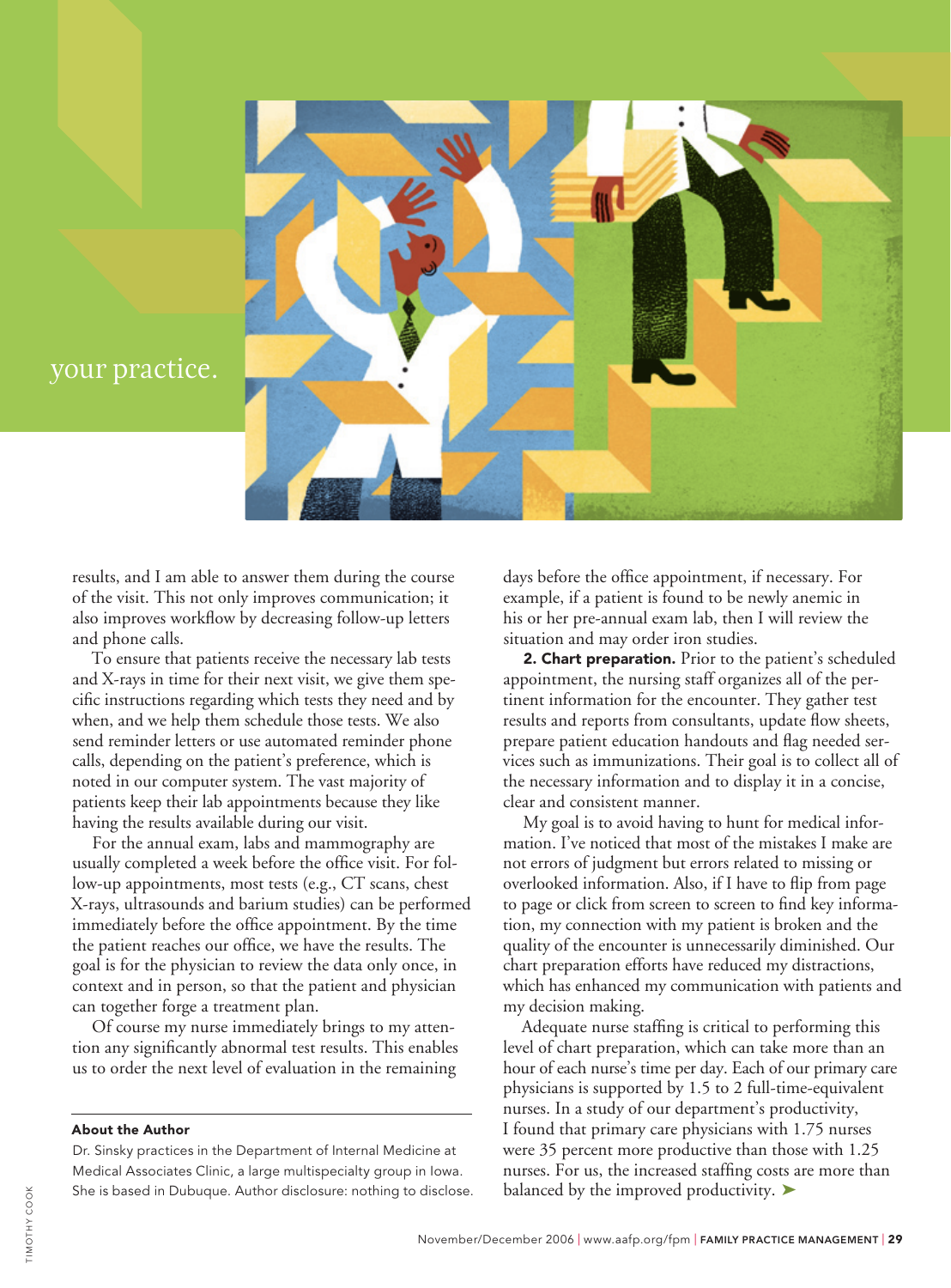### Pre-appointment Questionnaire

Name: Today's date:

To help us get the most out of today's visit, please answer the following questions:

1. What is your main purpose in coming to our office today? (If you have a new complaint, indicate how long it has been present, what it feels like, what makes it better or worse, and what you are concerned the problem might be.)

\_\_\_\_\_\_\_\_\_\_\_\_\_\_\_\_\_\_\_\_\_\_\_\_\_\_\_\_\_\_\_\_\_\_\_\_\_\_\_\_\_\_\_\_\_\_\_\_\_\_\_\_\_\_\_\_\_\_\_\_\_\_\_\_\_\_\_\_\_\_\_\_\_\_\_\_\_\_\_\_\_\_\_\_\_\_\_\_\_\_\_\_\_\_\_\_\_\_\_\_\_\_\_\_\_\_\_\_\_\_\_\_\_\_\_\_\_\_\_\_\_\_\_  $\Box$ \_\_\_\_\_\_\_\_\_\_\_\_\_\_\_\_\_\_\_\_\_\_\_\_\_\_\_\_\_\_\_\_\_\_\_\_\_\_\_\_\_\_\_\_\_\_\_\_\_\_\_\_\_\_\_\_\_\_\_\_\_\_\_\_\_\_\_\_\_\_\_\_\_\_\_\_\_\_\_\_\_\_\_\_\_\_\_\_\_\_\_\_\_\_\_\_\_\_\_\_\_\_\_\_\_\_\_\_\_\_\_\_\_\_\_\_\_\_\_\_\_\_\_

|  |  |  | 2. Are you experiencing any of the following symptoms in relation to your main concern? |  |
|--|--|--|-----------------------------------------------------------------------------------------|--|
|--|--|--|-----------------------------------------------------------------------------------------|--|

(Answer "yes" by circling the appropriate symptom.)

Constitutional symptoms: fever, weight loss, extreme fatigue

Eyes: double vision, sudden loss of vision

Ears, nose, mouth and throat: sore throat, runny nose, ear pain

Cardiovascular: chest pain, palpitations

Respiratory: cough, wheezing, shortness of breath

Gastrointestinal: nausea, vomiting, abdominal pain, constipation, diarrhea, blood in stools

Genitourinary: irregular menses, vaginal bleeding after menopause, frequent or painful urination, bloody urine, impotence

\_\_\_\_\_\_\_\_\_\_\_\_\_\_\_\_\_\_\_\_\_\_\_\_\_\_\_\_\_\_\_\_\_\_\_\_\_\_\_\_\_\_\_\_\_\_\_\_\_\_\_\_\_\_\_\_\_\_\_\_\_\_\_\_\_\_\_\_\_\_\_\_\_\_\_\_\_\_\_\_\_\_\_\_\_\_\_\_\_\_\_\_\_\_\_\_\_\_\_\_\_\_\_\_\_\_\_\_\_\_\_\_\_\_\_\_\_\_\_\_\_\_\_ \_\_\_\_\_\_\_\_\_\_\_\_\_\_\_\_\_\_\_\_\_\_\_\_\_\_\_\_\_\_\_\_\_\_\_\_\_\_\_\_\_\_\_\_\_\_\_\_\_\_\_\_\_\_\_\_\_\_\_\_\_\_\_\_\_\_\_\_\_\_\_\_\_\_\_\_\_\_\_\_\_\_\_\_\_\_\_\_\_\_\_\_\_\_\_\_\_\_\_\_\_\_\_\_\_\_\_\_\_\_\_\_\_\_\_\_\_\_\_\_\_\_\_

\_\_\_\_\_\_\_\_\_\_\_\_\_\_\_\_\_\_\_\_\_\_\_\_\_\_\_\_\_\_\_\_\_\_\_\_\_\_\_\_\_\_\_\_\_\_\_\_\_\_\_\_\_\_\_\_\_\_\_\_\_\_\_\_\_\_\_\_\_\_\_\_\_\_\_\_\_\_\_\_\_\_\_\_\_\_\_\_\_\_\_\_\_\_\_\_\_\_\_\_\_\_\_\_\_\_\_\_\_\_\_\_\_\_\_\_\_\_\_\_\_\_\_

\_\_\_\_\_\_\_\_\_\_\_\_\_\_\_\_\_\_\_\_\_\_\_\_\_\_\_\_\_\_\_\_\_\_\_\_\_\_\_\_\_\_\_\_\_\_\_\_\_\_\_\_\_\_\_\_\_\_\_\_\_\_\_\_\_\_\_\_\_\_\_\_\_\_\_\_\_\_\_\_\_\_\_\_\_\_\_\_\_\_\_\_\_\_\_\_\_\_\_\_\_\_\_\_\_\_\_\_\_\_\_\_\_\_\_\_\_\_\_\_\_\_\_

Skin: rash, changing mole

Neurological: headache, persistent weakness or numbness on one side of the body, falling

Musculoskeletal: joint pain, muscle weakness

Psychiatric: depression, anxiety, suicidal thoughts

Endocrine: excessive thirst, cold or heat intolerance, breast mass

Hematologic: unusual bruising or bleeding, enlarged lymph nodes

Allergic: hay fever

3. Do you have any other concerns?  $\Box$  Yes (list below)  $\Box$  No

### 4. Has anything new come up in your family history?

(For example, have any of your blood relatives recently developed a new illness?)  $\Box$  Yes (list below)  $\Box$  No

5. Have you developed any new drug allergies?  $\Box$  Yes (list below)  $\Box$  No

| 6. What do you do for exercise? |  |
|---------------------------------|--|
|                                 |  |

How long? How often?

NOTE: Brisk walking for 30 minutes most days is associated with a 30-percent reduction in the risk of heart attacks.

### 7. How much tobacco do you smoke or chew per day? \_\_\_\_\_\_\_\_\_\_\_\_\_\_\_\_\_\_\_\_\_\_\_\_\_\_\_\_\_\_

NOTE: It is recommended that you stop using tobacco. We can enroll you in a tobacco-cessation class.

8. How much alcohol do you consume per week? \_

9. How much caffeine do you consume per day? (i.e., coffee, tea, chocolate, soda) \_\_\_\_\_\_\_\_\_\_\_\_\_\_\_\_\_\_

### 10. What method of birth control do you use?

 $\Box$  Not applicable  $\Box$  The pill  $\Box$  Vasectomy  $\Box$  Tubal ligation

 $\square$  Other (specify):  $\_$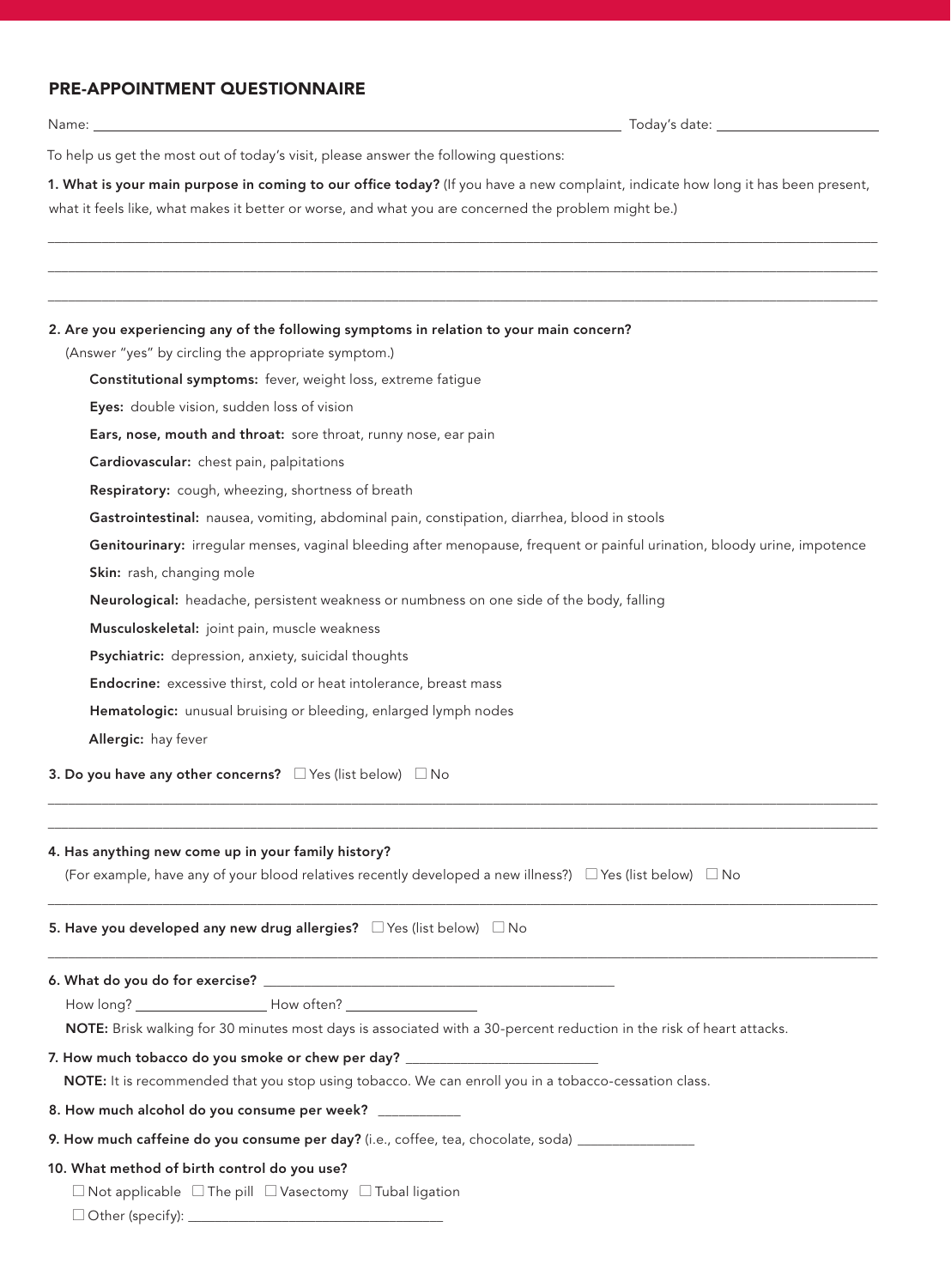# "How do I meet all of these guidelines and still have the energy and emotional reserve to connect with my patients?"

### 3. Pre-appointment patient question-

naires. Patients complete a pre-appointment questionnaire (shown on page 30) with each visit. This helps me understand the breadth of the patient's concerns and cues me to the patient's primary agenda so I can plan the visit. It also provides a mechanism for updating the family and social history and completing the review of systems. Finally, it helps me focus on my patients. Because the patients have often written down their story, I don't have to break eye contact to take lengthy notes.

4. Empowered nurses. My nurses and I are partners. They play an active role in our practice. The more informed and engaged they are, the smoother the practice operates. My job is to tutor them so they understand why we do what we do. I share journal articles on conditions we commonly see in the office, we review X-rays together with a radiologist when something unusual develops, and I solicit their input for refinements to our workflow.

Nurses establish their professional role the moment they bring a patient back to the examining room and introduce themselves by name. They are empowered to practice to the level of their license. (We employ only RNs and LPNs, not MAs.) Our practice uses standing orders that allow the nurses to update immunizations, take independent initiative for patient education and perform symptom-appropriate office procedures, such as pulmonary function tests or electrocardiograms. Nurses also follow a protocol for diabetes checkups, including performing foot exams and scheduling eye exams.

The nurses are also encouraged to obtain a preliminary history so the physician can focus on the patient's most pressing concern. When the physician begins with, "My nurse tells me you've been having severe back pain for about three weeks since you fell off the ladder," it adds to the personal nature of the encounter and reinforces the collaborative model. In addition, between visits when patients talk with the primary nurse on the phone, they

know that she is an extension of the doctor.

5. Physician preparation. I find it useful to know the purpose of the visit and the scope of the patient's concerns and to review the data before the appointment. This allows me to formulate a tentative plan before I enter the exam room and makes it less likely that some aspect of care will fall through the cracks. Spending a few minutes reviewing the chart and patient questionnaire and discussing the patient with the nurse pays off with a more efficient, focused visit.

6. Improved interactions. Some basic interpersonal skills can go a long way toward improving the doctor-patient interaction. To begin, I try to make eye contact with the patient as I enter the room. I shake hands on entry and again at the conclusion of the encounter. I stand shoulder to shoulder with the patient when reviewing labs, and I often put my arm around the patient when sharing a laugh or empathizing about a difficult situation. For me, this works best if the patient is on the exam table and I am standing next to him or her.

I often find it helpful to ask patients, "What else do I need to know?" This has not been the open-ended nightmare I thought it might be. Instead, it is often a rich source of pertinent information. I also ask, "What else is going on in your life?" to develop context. I learn about the patient as a person. I'll often follow up with, "Could you bring a picture of \_\_\_\_\_\_\_\_\_\_ to your next appointment?" This gives patients a chance to share the pleasure of their grandchildren, their travel adventures and other unique interests, and it enriches my life as well.

7. Prescription management. A number of years ago, my practice analyzed the volume and nature of phone calls coming into our office. The majority were pharmacy requests for refills, which consumed hours of nursing and receptionist time every week and amounted to providing medical care out of context.

To alleviate these problems, we established a practice of renewing most prescriptions for

Relatively simple strategies, such as obtaining labs in advance of appointments, can boost a practice's efficiency.

Nurses can optimize the physician's productivity by practicing to the full level of their expertise.

Some basic interpersonal skills can also make visits more productive and efficient.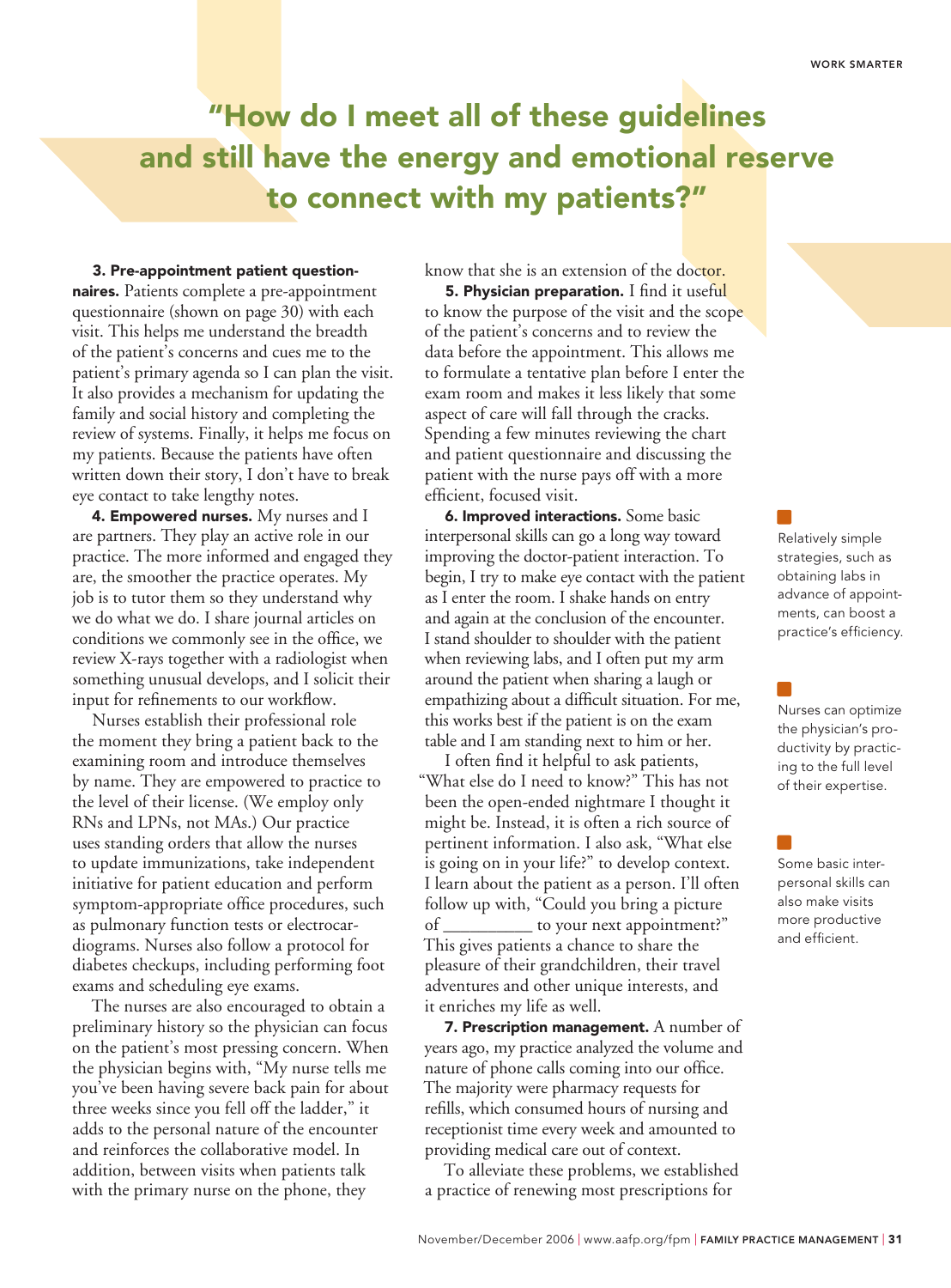a year at the time of the annual exam. (Laws vary from state to state; in Iowa a prescription may be written for a three-month supply with four refills.) This single practice improvement has reduced our phone calls by an estimated 50 percent.

I write all the medication changes in the margins of the medication list. Then, after the appointment, the nurse enters any new prescriptions into the computer and faxes them to the pharmacy. Since we list the patient's pharmacy on the chart, I can say, "We'll be calling that in to your pharmacy, and they should have it ready by the time you get there."

Some practices may be reluctant to implement this approach because they rely on refill requests to catch those patients with chronic diseases who miss their appointments. However, such a practice would be better served by streamlining its refill process and developing a more proactive recall system.

8. A post-appointment order sheet. The

post-appointment order sheet (shown on page 33) is designed to promote integrated, continuous, longitudinal care. Prior to the visit, the receptionist fills in the date of the patient's last annual exam, any upcoming appointments and any associated lab tests so that the physician can review this information during the visit and deliver care in context. At the end of the visit, the physician checks the boxes on the form to indicate what new tests or follow-up visits are needed. The order sheet is then routed to the receptionist, who schedules the items ordered and discards the form.

For example, after evaluating a patient seen as a work-in for an acute problem, I can glance at the order sheet and see that he is scheduled for a diabetes checkup in three weeks along with a handful of associated tests. I might then say: "Let's check on this problem when you come in for your diabetes followup. We'll add a potassium test to the labs you already have scheduled." I'll then check the

### Sample dictation templates

Dictation templates save time for both the physician and the transcriptionist. For example, in my practice, the patient is asked to update the past medical, family and social history on the pre-appointment questionnaire (shown on page 30), which I then review. When I dictate the history portion of the visit, I simply say "template face sheet" and the transcriptionist knows to insert the following standard sentence:

"The patient's past medical history, social history and family history are reviewed and updated on the face sheet."

I also use a variety of problem-specific templates, such as the following.

### PE female, post-menopausal

After examining a post-menopausal woman with no abnormalities, I dictate "template PE female post." This signals the transcriptionist to insert the standard text for a physical exam for a post-menopausal female:

"Patient is healthy appearing, coherent, oriented and appropriate. Lips, teeth and lungs normal. Conjunctivae, lids clear. Pupils symmetric and of normal size. Neck without masses, thyromegaly or lymphadenopathy. Lungs clear, heart tones regular without murmur, click or gallop. Breasts without dimpling, discharge or mass. Abdomen soft, non-tender, no hepatosplenomegaly or masses. Pelvic: urethral meatus, external genitalia normal. Bimanual pelvic exam is unremarkable, rectovaginal confirms. No rectal masses. Extremities without edema. No rashes or skin lesions noted."

When there is a variation from the normal note, I dictate the exception, for example: "template PE female post, exception: heart tones demonstrate a 2/6 systolic murmur."

### Birth control pill reminder

I routinely give patients standard reminders or bits of advice that I want documented. One example is the birth control pill reminder. I review this standard information with each patient when I renew her prescription for an oral contraceptive. When I dictate "template birth control pill reminder," the following is documented:

"Potential adverse effects of the birth control pill, including hypertension, migraines, blood clots, stroke and heart attack, were reviewed with the patient. I also reviewed the small risk that concurrent use of antibiotics may decrease the contraceptive effectiveness of the birth control pill. She is advised to use additional barrier contraception, such as condoms or foam, during any cycle in which antibiotics have been used."

Writing prescriptions for a year's supply can lessen the refill burden.

A post-appointment order sheet makes it easy to order and schedule needed tests or follow-up visits.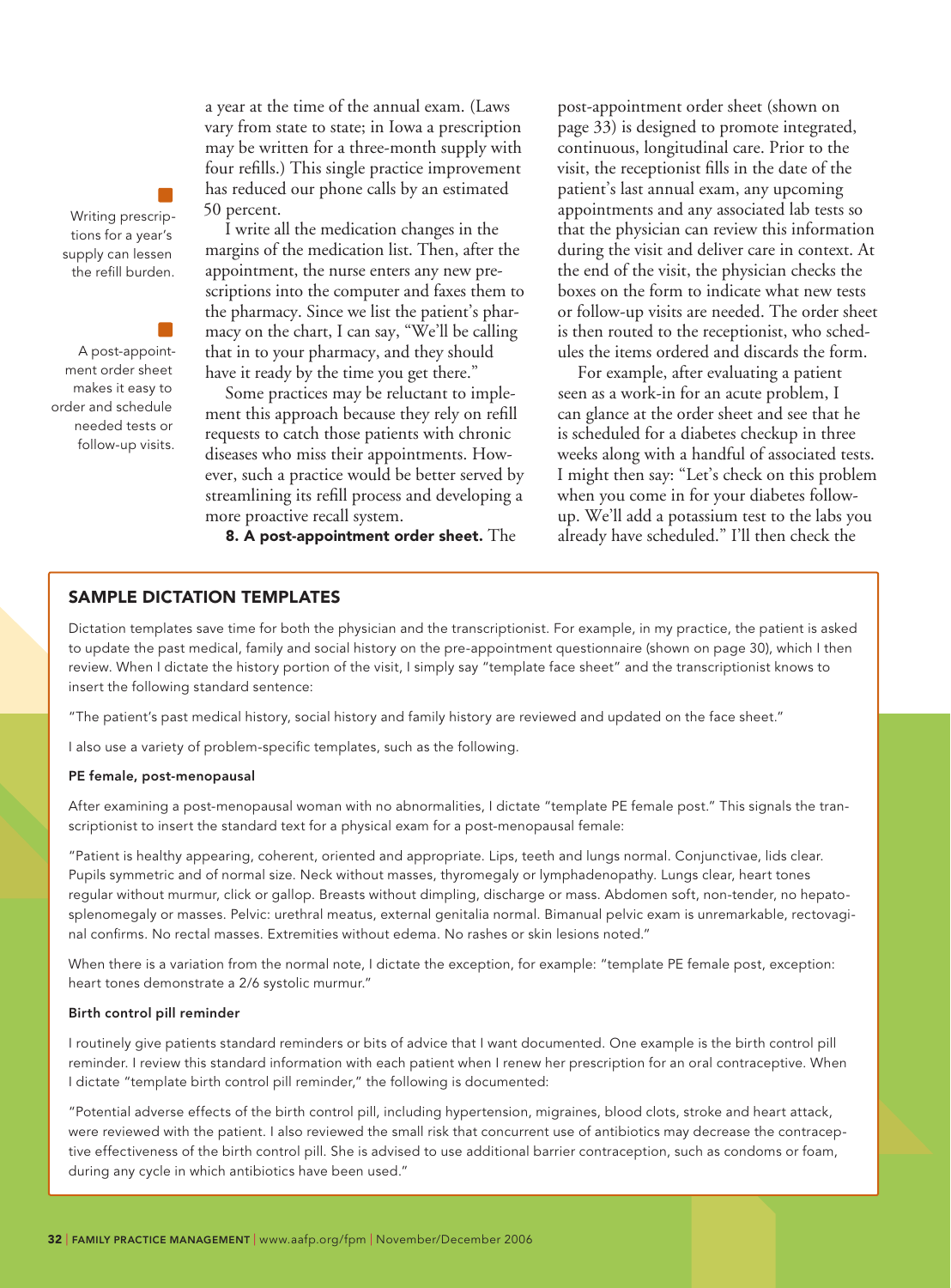### Post-Appointment Order Sheet

| <b>TODAY AND RETURN:</b> Patient needs the following tests and should return today;<br>or $\square$ RELEASE: Patient needs the following tests today and can then be released.                                                                                                                                                                                                                           |                                                                                                                                                                                                                                                                                                        |                                                                                                                                                                                                                                                                    |  |  |  |  |
|----------------------------------------------------------------------------------------------------------------------------------------------------------------------------------------------------------------------------------------------------------------------------------------------------------------------------------------------------------------------------------------------------------|--------------------------------------------------------------------------------------------------------------------------------------------------------------------------------------------------------------------------------------------------------------------------------------------------------|--------------------------------------------------------------------------------------------------------------------------------------------------------------------------------------------------------------------------------------------------------------------|--|--|--|--|
| $\Box$ Chest X-ray 786.2 or 786.09<br>□ X-ray, flat and upright, of abdomen 789.00<br>□ Doppler ultrasound, lower extremities 729.5<br>□ Brain natriuretic peptide 428.0<br>□ C-troponin I 786.5<br>$\Box$ BUN/creatinine 401.1 or 780.79<br>□ Sodium/potassium 401.1 or 780.79<br>□ Complete blood count 780.79, 285.9 or 578.1<br>Thyroid stimulating hormone 780.79 or 244.9<br>$\Box$ Ferritin 285.9 | $\Box$ Serum protein electrophoresis 285.9<br>B12 285.9 NEEDS WAIVER SIGNED,<br>289.89 (macrocy), 294.1 (dementia)<br>or 357.4 (neuropathy)<br>$\Box$ Folate 285.9<br>□ Serum HCG 626.0 or 787.02<br>Free T4 244.9<br>$\Box$ Amylase 789.00<br>□ H. pylori screen 536.8<br>$\Box$ Digoxin level 427.31 | $\Box$ Stool culture and sensitivity 787.91<br>$\Box$ Ova and parasite exam x 3 787.91<br>□ Urinalysis 788.41 or 780.79<br>Urinalysis C&S 599.0<br>$\Box$ Erythrocyte sedimentation rate 780.79<br>Albumin, alkaline phosphatase, SGOT, SGPT,<br>total bili 789.00 |  |  |  |  |
| FOLLOW-UP APPOINTMENT: Patient should return to clinic in ____ months for chronic disease follow-up.<br>The following tests should be obtained one week before appointment unless results are available within 30 minutes.                                                                                                                                                                               |                                                                                                                                                                                                                                                                                                        |                                                                                                                                                                                                                                                                    |  |  |  |  |
| $\Box$ Chest X-ray 486 or 793.1<br>$\Box$ Mammogram $\Box$ L $\Box$ R 793.89 or V76.12<br>□ Lipids/SGOT 272.0<br>□ CRP 272.0 or V70.0<br>$\Box$ Fasting blood sugar and A1C 790.6 or 250.00<br>□ Fasting blood sugar 790.6, 250.0 or V70.0<br>□ 2-hr postprandial glucose 790.6 or 250.00<br>Retic count 790.6 or 250.00                                                                                 | $\Box$ Hg 285.9<br>BUN/creatinine 401.1<br>$\Box$ 1 month & 2 month INR & call;<br>3 month INR & appt V58.61<br>$\Box$ Thyroid stimulating hormone 244.9<br>Free T4 244.9 or 242.90<br>$\Box$ Erythrocyte sedimentation rate 725<br>$\Box$ Digoxin level 427.31                                        | □ Sodium/potassium/creatinine/<br>Hg 593.9 or 401.1<br>□ Microalbumin/creatinine 250.00 or 790.6<br>$\Box$ Renal ultrasound, iron/iron binding, ferritin,<br>parathyroid panel 593.9                                                                               |  |  |  |  |
| <b>ANNUAL EXAM:</b> Patient should return to clinic in _____ months for annual exam.<br>The following tests should be obtained one week before appointment unless results are available within 30 minutes.                                                                                                                                                                                               |                                                                                                                                                                                                                                                                                                        |                                                                                                                                                                                                                                                                    |  |  |  |  |
| Standard tests:<br>Lipids/SGOT 272.0 or V70.0<br>Fasting blood sugar V77.1<br>Hg V70.0<br>Mammogram V76.12, 610.1 or V16.3<br>PSA (if male over 50) V76.44                                                                                                                                                                                                                                               | $\Box$ Sodium/potassium/creatinine/<br>microalbumin 401.1<br>$\Box$ Diabetic panel & appt with diabetes<br>educator 250.00<br>Fasting blood sugar & A1C 790.6<br>$\Box$ Thyroid stimulating hormone 244.9                                                                                              | $\Box$ Other:                                                                                                                                                                                                                                                      |  |  |  |  |

**PROCEDURE:** Patient should return to clinic in \_\_\_\_\_ months.

The following tests should be obtained one week before appointment unless results are available within 30 minutes or unless noted as "same day."

- $\Box$  Stress echocardiogram 786.50 (B-blocker?  $\Box$  yes  $\Box$  no)
- $\Box$  Stress test 786.50 or 414.01
- $\Box$  Echocardiogram 428.0 or 427.31
- $\Box$  24-hr Holter monitor 785.1 or 780.2
- $\Box$  Overnight oximetry 780.79
- $\Box$  24-hr ambulatory blood pressure monitor 796.2
- $\Box$  Ankle-brachial index 729.5
- $\Box$  Carotid ultrasound (same day) 785.9
- $\Box$  Aortic ultrasound (same day) V70.0  $\Box$  Right upper quadrant ultrasound (same day) 789.00
- $\Box$  Upper gastrointestinal X-ray (same day) 789.00  $\quad \ \Box$  72-hr glucose monitor 250.00 or 790.6
- $\Box$  Flexible sigmoidoscopy V70.0  $\Box$  Flex sig w/ air contrast/barium enema
- (same day) V16.0 or 578.1
- $\Box$  CT, abdomen/pelvis (same day) 789.00
- $\Box$  Pelvic ultrasound w/ vaginal probe (same day) 627.1
- $\Box$  Thyroid ultrasound (same day) 241.0
- $\Box$  CT, head (same day) 784.0
- $\Box$  CT, chest (same day) 793.1
- $\Box$  Endometrial biopsy
- □ DEXA scan 627.2, 733.90 or 733.0

Referral: Patient needs appointment with Dr. for the following reason:

Note: Default ICD-9 codes for each test are listed above. Where needed, circle the alternative diagnosis code.

# Family Practice Management

Developed by Christine A. Sinsky, MD. Copyright © 2006 American Academy of Family Physicians. Physicians may photocopy or adapt for use in their own practices; all other rights reserved. Sinsky CA. Improving office practice: working smarter, not harder. *Fam Pract Manag*. Nov/Dec 2006:28-34; http://www.aafp.org/fpm/20061100/28impr.html.

□ Diabetic appt w/ NP 1:1 Dietitian appt D Diabetes class

**I** Weight-management class  $\Box$  Smoking cessation  $\square$  Flu clinic  $\square$  Other: